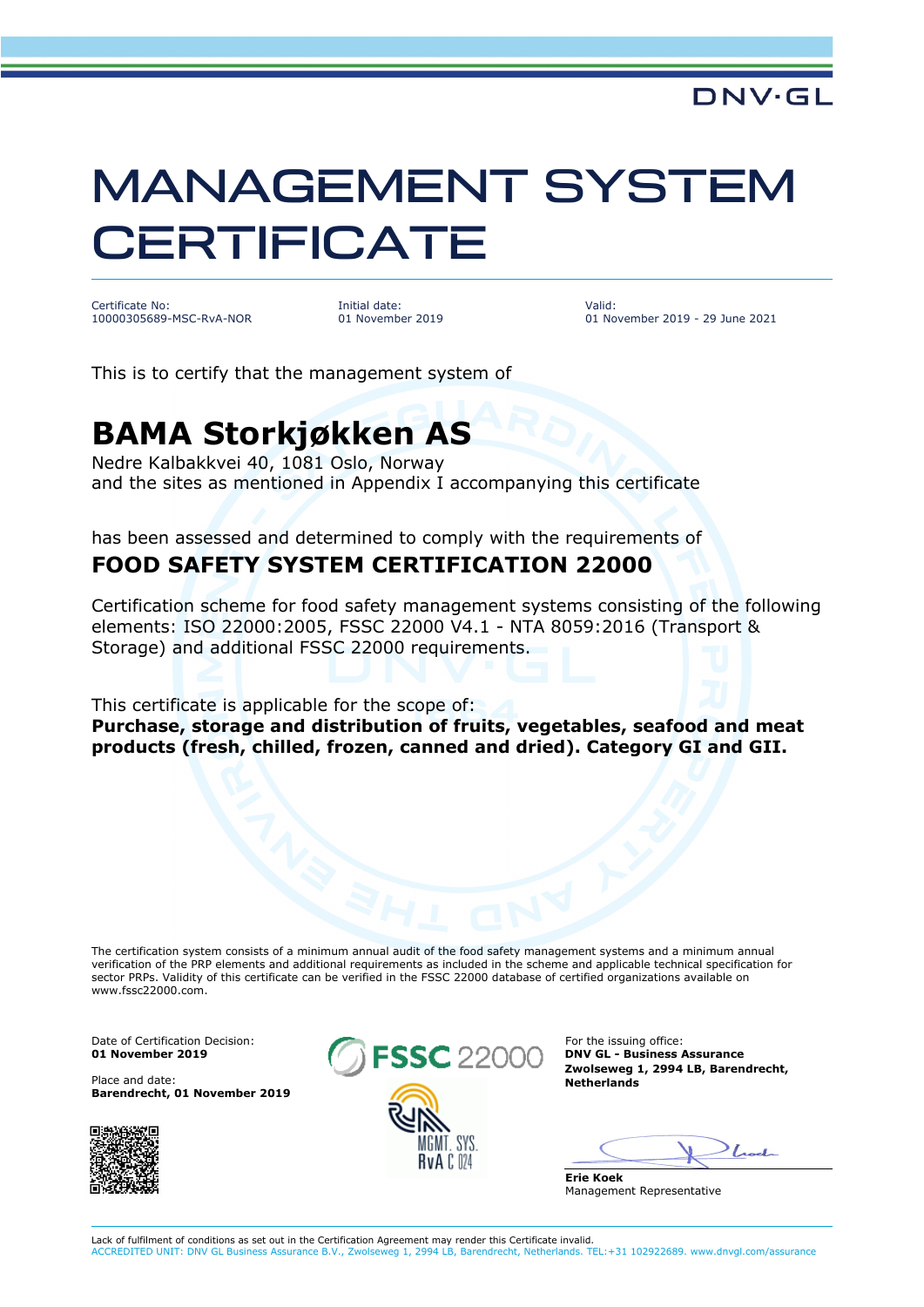Certificate No: 10000305689-MSC-RvA-NOR Place and date: Barendrecht, 01 November 2019

### **Appendix to Certificate**

#### **BAMA Storkjøkken AS**

Locations included in the certification are as follows:

| <b>Site Name</b>                                     | <b>Site Address</b>                              | <b>Site Scope</b>                                                                                                                                               |
|------------------------------------------------------|--------------------------------------------------|-----------------------------------------------------------------------------------------------------------------------------------------------------------------|
| <b>BAMA Servicehandel</b>                            | Nedre Kalbakkvei 40, 1080 Oslo,<br>Norway        | Purchase, storage and distribution of<br>fruits, vegetables, seafood and meat<br>products (fresh, chilled, frozen,<br>canned and dried). Category GI and<br>GII |
| BAMA Storkjøkken AS                                  | Nedre Kalbakkvei 40, 1081 Oslo,<br>Norway        | Purchase, storage and distribution of<br>fruits, vegetables, seafood and meat<br>products (fresh, chilled, frozen,<br>canned and dried). Category GI and<br>GII |
| BAMA Storkjøkken dept. Agder                         | Skuggevikssletta 1, 4790 Lillesand,<br>Norway    | Purchase, storage and distribution of<br>fruits, vegetables, seafood and meat<br>products (fresh, chilled, frozen,<br>canned and dried). Category GI and<br>GII |
| BAMA Storkjøkken dept.<br>Ålesund                    | Sjukenesstranda 100, 6037<br>Eidsnes, Norway     | Purchase, storage and distribution of<br>fruits, vegetables, seafood and meat<br>products (fresh, chilled, frozen,<br>canned and dried). Category GI and<br>GII |
| BAMA Storkjøkken dept.<br>Bergen                     | Magnusvegen 10, 5262 Arnatveit,<br>Norway        | Purchase, storage and distribution of<br>fruits, vegetables, seafood and meat<br>products (fresh, chilled, frozen,<br>canned and dried). Category GI and<br>GII |
| BAMA Storkjøkken dept. Bodø                          | Teglverkvegen 2, 8006 Bodø,<br>Norway            | Purchase, storage and distribution of<br>fruits, vegetables, seafood and meat<br>products (fresh, chilled, frozen,<br>canned and dried). Category GI and<br>GII |
| BAMA Storkjøkken dept.<br>Buskerud/Vestfold/Telemark | Borgeskogen 9, 3160 Stokke,<br>Norway            | Purchase, storage and distribution of<br>fruits, vegetables, seafood and meat<br>products (fresh, chilled, frozen,<br>canned and dried). Category GI and<br>GII |
| BAMA Storkjøkken dept. Hamar                         | Skansvegen 5, 2383 Brumundal,<br>Norway          | Purchase, storage and distribution of<br>fruits, vegetables, seafood and meat<br>products (fresh, chilled, frozen,<br>canned and dried). Category GI and<br>GII |
| BAMA Storkjøkken dept. Olav<br>Aakre                 | Minken Næringspark, 9027<br>Ramfjordbotn, Norway | Purchase, storage and distribution of<br>fruits, vegetables, seafood and meat<br>products (fresh, chilled, frozen,<br>canned and dried). Category GI and<br>GII |
| BAMA Storkjøkken dept. Oslo                          | Nedre Kalbakkvei 40, 1081 Oslo,<br>Norway        | Purchase, storage and distribution of<br>fruits, vegetables, seafood and meat<br>products (fresh, chilled, frozen,<br>canned and dried). Category GI and<br>GII |
| BAMA Storkjøkken dept.<br>Stavanger                  | Skurvemarka 21, 4330 Ålgård,<br>Norway           | Purchase, storage and distribution of<br>fruits, vegetables, seafood and meat                                                                                   |

**DNV·GL** 

Lack of fulfilment of conditions as set out in the Certification Agreement may render this Certificate invalid.<br>ACCREDITED UNIT: DNV GL Business Assurance B.V., Zwolseweg 1, 2994 LB, Barendrecht, Netherlands. TEL:+31 10292 Page 1 of 2